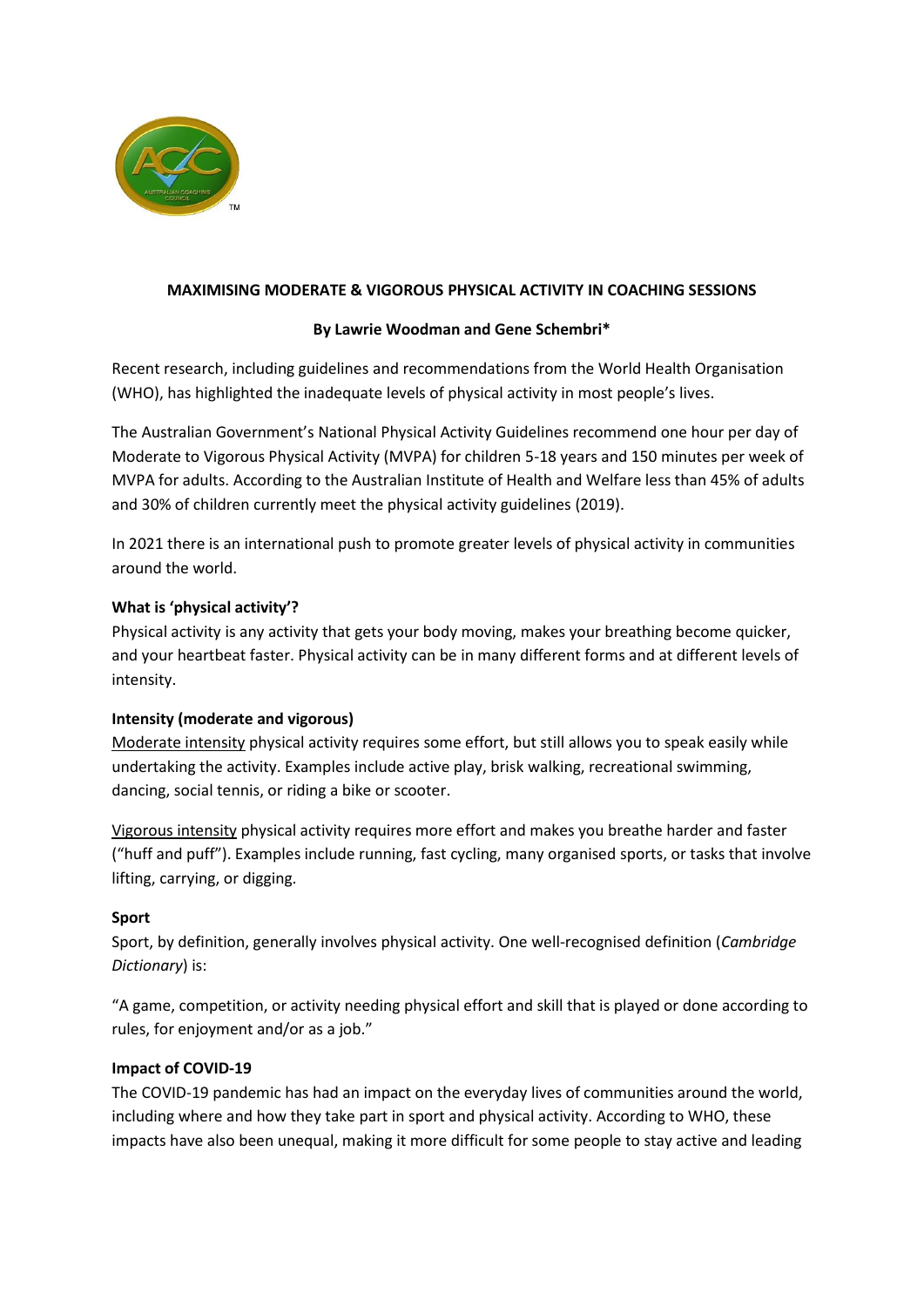to widening health gaps at a time when being active is more important than ever for mental and physical well-being.

A recent WHO webinar focused on how the impacts of COVID-19 have created a need and opportunity to reinvent and rebuild stronger, fairer, more inclusive physical activity and sports for everyone.

WHO Director-General Dr Tedros Adhanom Ghebreyesus said, "The time has come for a new approach that sees health not as a cost, but an investment that is the foundation of productive, resilient and stable economies."

# **The role for coaches in optimising Physical activity in sport**

Every sport coaching session and competition/game day presents the opportunity for coaches to assist the accumulation of MVPA for every member of their team.

Given the inherent levels of physical activity in sport activities, optimising the level of activity in any practice session or competition is worthwhile. **Quality, athlete-centred, coaching ensures that each participant gets the appropriate, and hopefully optimum, levels of physical activity and active learning time in training and competition.**

Coaches can optimise activity during practice sessions through a range of good coaching processes.

These can be summed up in the following three areas.

# *Start quickly – observe, analyse & teach – CHANGE IT (as appropriate)*

Effective planning and delivery will ensure activity levels are up.

Good practice in these areas can be achieved by:

**Planning** – Every sport activity can make an important contribution to the physical and mental health of each player and MVPA should be considered as an integral part of the coach's planning process. Look at your session structure. Does it contain high levels of activity?

- Plan each activity including how you will get it started efficiently. Aim should be to get every new activity underway within 1 minute. Write out the aim, activity set-up, demonstration, how it starts, key questions which athletes might ask, key questions which coach wants to ask participants to increase the challenges and learning.
- Include activities with goals that inherently produce physical challenges that increase heart rates and movement repetitions - without presenting (or measuring) them as "fitness training".
- Include activities encouraging choice and decision-making.
- Plan your demonstrations. Even practice them before training, so you can do them automatically.
- Ensure all equipment and markings for each activity is set up or ready before the session starts.
- Use developmental stage (size, coordination, maturity) rather than age as a main guide in planning activities for children.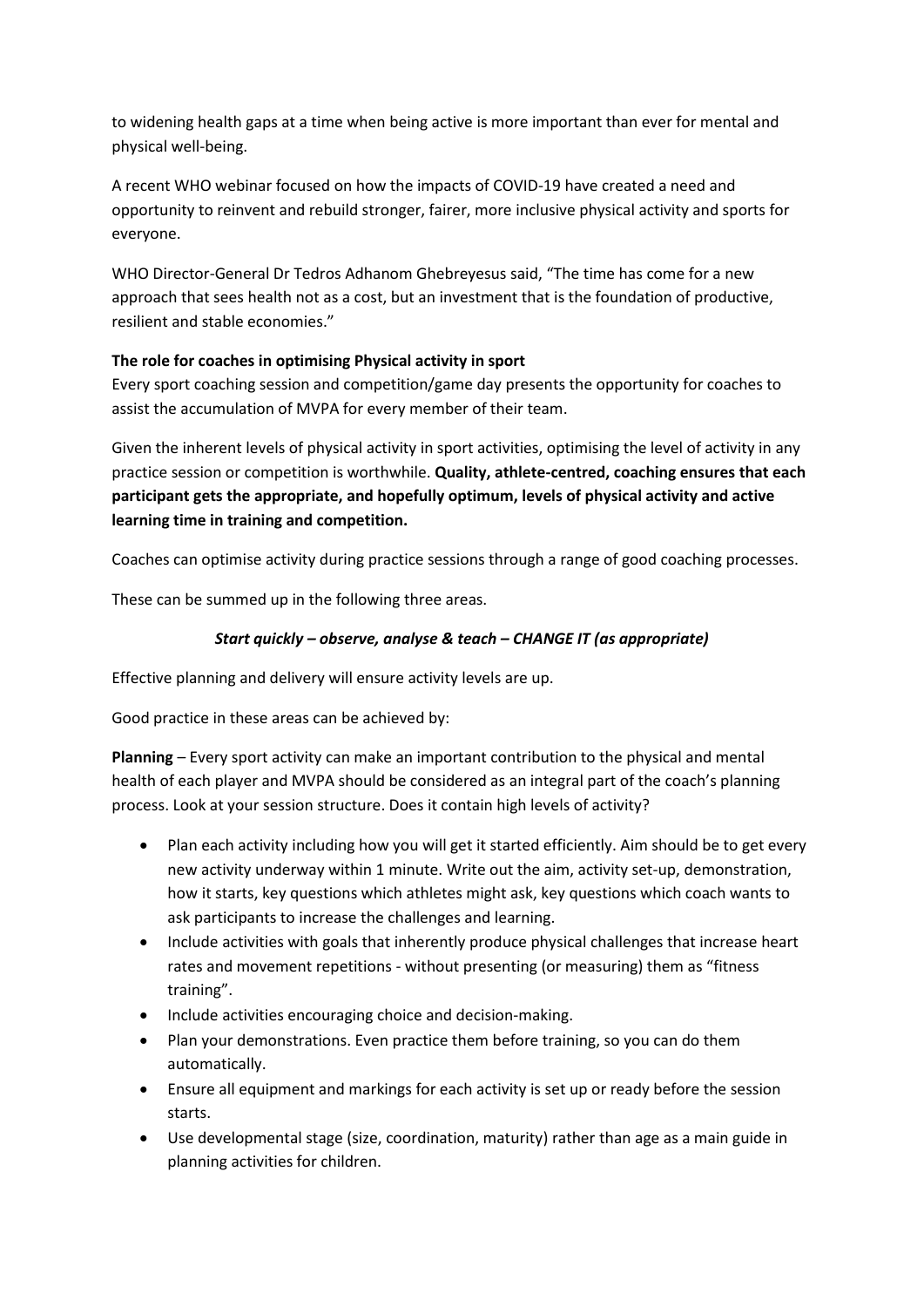## **Delivering**

- Start your session with activity get all participants active within 1 minute of the start.
- Use warm-up activities for both practice and competition make it a habit, ensure it is fun to do, and actually warms people up.
- Conduct some of your meetings on the run. If your meetings involve talking to the group and asking questions, this can be done while you are active, or during scheduled rest/recovery periods within activities.
- Continually observe and analyse how the session and each activity is going and make changes to ensure there is progress towards session and activity objectives (Use CHANGE IT principles)

## **CHANGE IT**

CHANGE IT highlights elements of a game or activity that can be changed to make it easier or harder and to include and challenge all participants.

Some of the main elements are:

**Area** – step up (decrease the size of the area) or down (increase).

**Numbers** – what is the optimum number of participants for the activity? Is everyone engaged? Are participants waiting for turns or standing still? Use short lines, smaller teams/groups.

**Game Rules** – ensure there are clear objectives for each activity, set challenges and methods of scoring, create choice and decision-making opportunities. Use small-sided games to add appropriate layers of complexity.

**Inclusion** – increase attempts, touches of ball, rotate positions, avoid elimination games (unless there are re-join opportunities). Watch out for and modify:

- Domination by some participants (early maturers, physically stronger, dominant scorers).
- Participants of less ability missing or avoiding turns or chances.
- Fully including participants with a disability implement inclusive practices and observations to ensure individual differences of all participants are recognised and needs met.

Discuss with participants how to improve the activity.

**Time** – set time limits for activity as a whole, scoring attempts (shot clocks).

These adjustments are aimed at providing the optimum challenge to keep the participants on task. If it is too hard, there will be a tendency for some to give up, or if it is too easy, to become bored.

For full explanation of **CHANGE IT** (Summary chart P3).

### **Participation principles**

In competition/game day - ensure equal playing time where possible. Provide experience (opportunities) for all participants in all roles and areas of the field.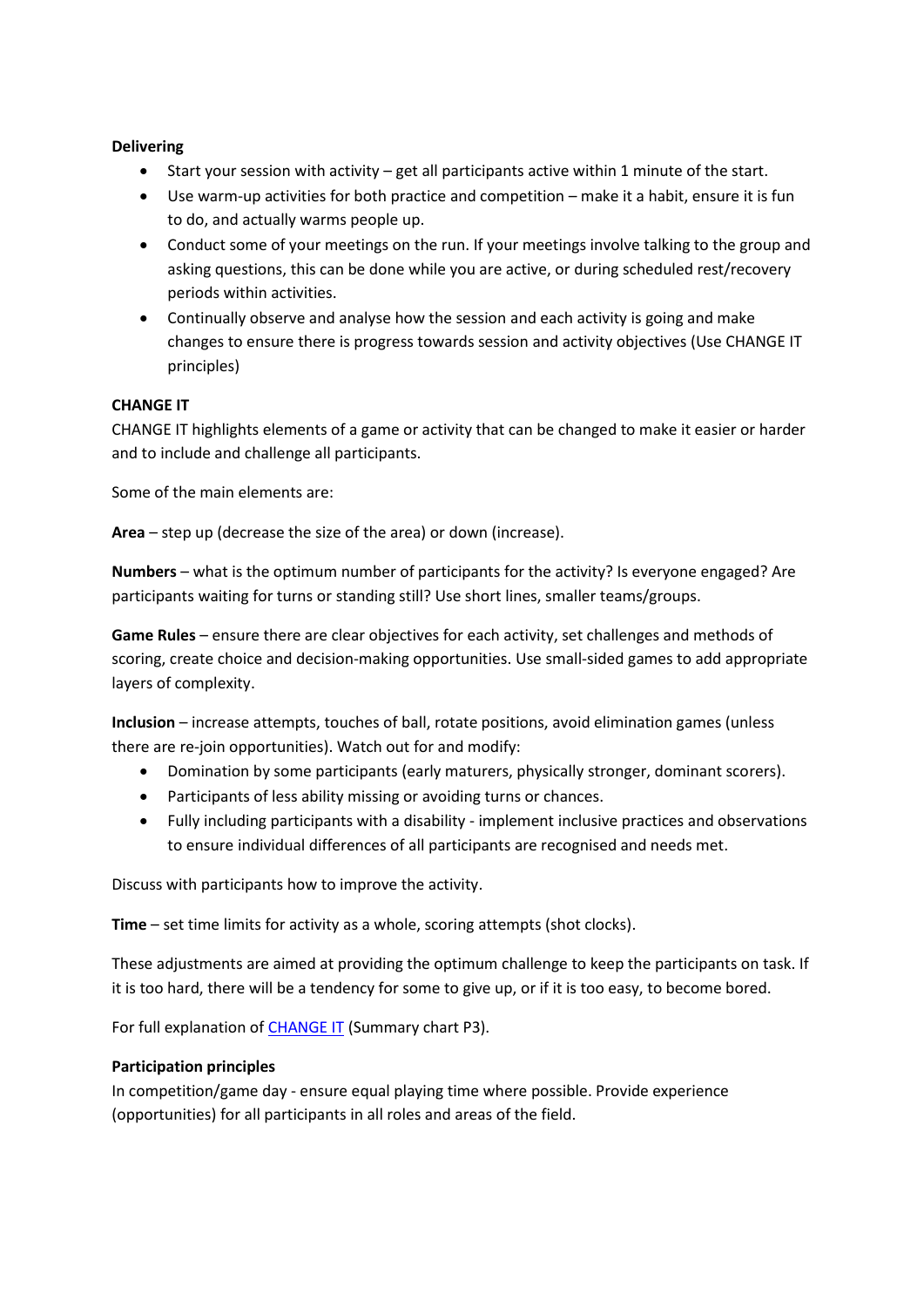## **Post session evaluation**

Coaches should evaluate each session regarding whether the aims or objectives were met, what worked, what needs to be changed for the next session. Ask (yourself) and reflect on the following questions.

Was the session:

- Fun?
- Enjoyable?
- Developing the participants?
- Adequate in participation/activity levels what percentage of the session did the participants work at moderate or vigorous intensity? Did this optimise the opportunity for MVPA, and could this be improved/increased in future sessions?

Were participants:

- Motivated through games, challenges, fun?
- Engaged actively participating in the task, lots of turns, lots of (ball) touches?
- Challenged improving skills, movement, and game knowledge?

Even when people leave sport behind – inevitable for many at various stages of life – some of it sticks, and some may play (or return to play) into their later years. The important message to instil is the value of physical activity (any physical activity) and movement in the longer term.

While physical activity in inherent in most sports, **through good use of effective coaching practices coaches can optimise the levels of physical activity for participants in practice sessions and competitions.**

### **Citation**

Woodman, L and Schembri, G *Maximising Moderate and Vigorous Physical Activity in Coaching Sessions*, 2021, Australian Coaching Council, Canberra.

### **Authors**

\*Lawrie Woodman and Gene Schembri are members of the Australian Coaching Council's Advisory Committee and have been directly involved in coaching, and coach education and development for more than forty years.

Lawrie was the inaugural Director of the Australian Coaching Council (ACC), including managing the National Coaching Accreditation Scheme (NCAS) from 1983-95. Other relevant roles included: Elite Sports Performance Co-ordinator at the Australian Institute of Sport (1995-1998); High Performance Manager at Athletics Australia (1998-2001) including an Assistant Manager of the Athletics Section at the 2000 Olympics; and Coaching Development Manager at the Australian Football League (AFL) 2001-2017

Gene was the National Coaching Director at Gymnastics Australia for 10 years and became the second Director of the ACC from 1995. He has had a range of sport education roles at Sport Australia (then Australian Sports Commission) and has provided coach development consultancies and services to several National Sporting Organisations and other coaching organisations in Australia and internationally. He was a founding member of the International Council for Coaching Excellence (ICCE) and was nominated by International Gymnastics Federation to attend ICCE Coach Developer Academy in Tokyo in 2015.